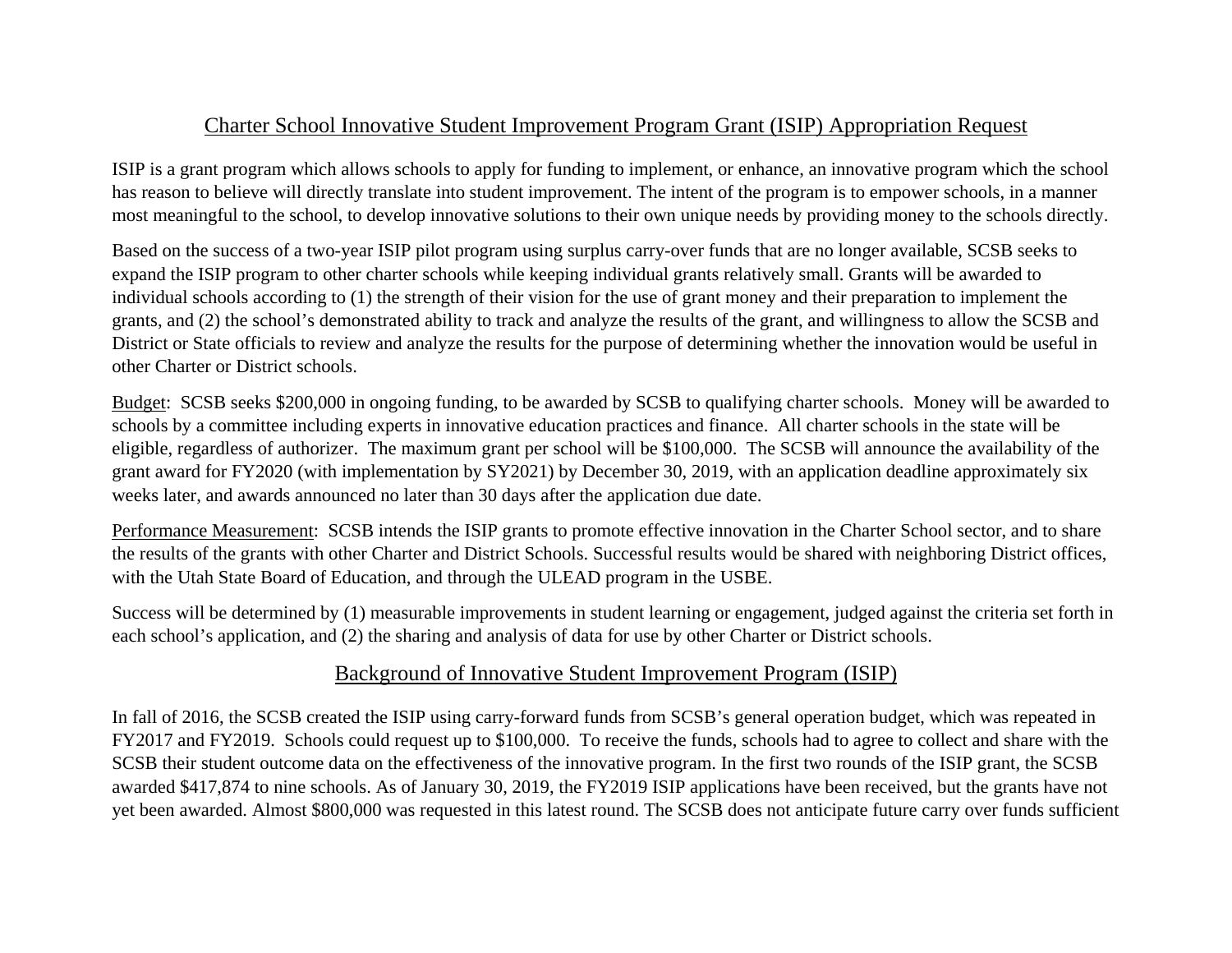to continue to support the grant, because it has hired additional staff members to better support schools and administer the SCSB Oversight Model of notices, warnings, probations, and attendant mentoring.

The SCSB found great success with this grant and identified four key takeaways:

1. Grassroots seed money is critical for school innovation.

Each school identified its own gaps and was best positioned to fill those gaps with interesting programs. Proposed programs were diverse, as no two schools' needs were the same. Each application included pre-grant data supporting the reason behind the program and explained in detail how the school believed this grant money could help them meet identified student needs.

2. ISIP allowed for nimble, low risk innovations.

Programs were intended to be able to be adjusted from year to year or eliminated if the program did not yield desired outcomes, as is the case with the Literacy Composition Foundations class at AMES. Since the dollar amounts were low and implementation times were short, schools could adjust based on the outcome data.

3. Several innovations provided suggestions for replication or adaptation, but not all innovations needed to be scalable.

Many of the innovative programs were successful. The data on implantation and student outcomes can provide valuable information to other schools; however, in analyzing how schools chose and implemented the innovative program, the SCSB found that many of the programs may not have the same impact if scaled or required of other schools. The programs were selected and designed to meet specific needs and gaps unique to each school. It appears that the strength of ISIP may not be in the specific innovative programs, but in allowing schools to create small, tailored programs specific to their needs.

## 4. Schools are good stewards of money, generating positive results and usable data with minimal cost.

With just slightly more than \$400,000 allocated for ISIP during 2016 and 2017, the SCSB only expected to be able to provide funds for four programs, but was able to fund nine. Although a school could request up to \$100,000, no school requested more than what was needed to administer the program requested. Administrative costs were minimal to non-existent. Each group submitted financial and data reports as required, and allocated funds within the parameters allotted under the grant.